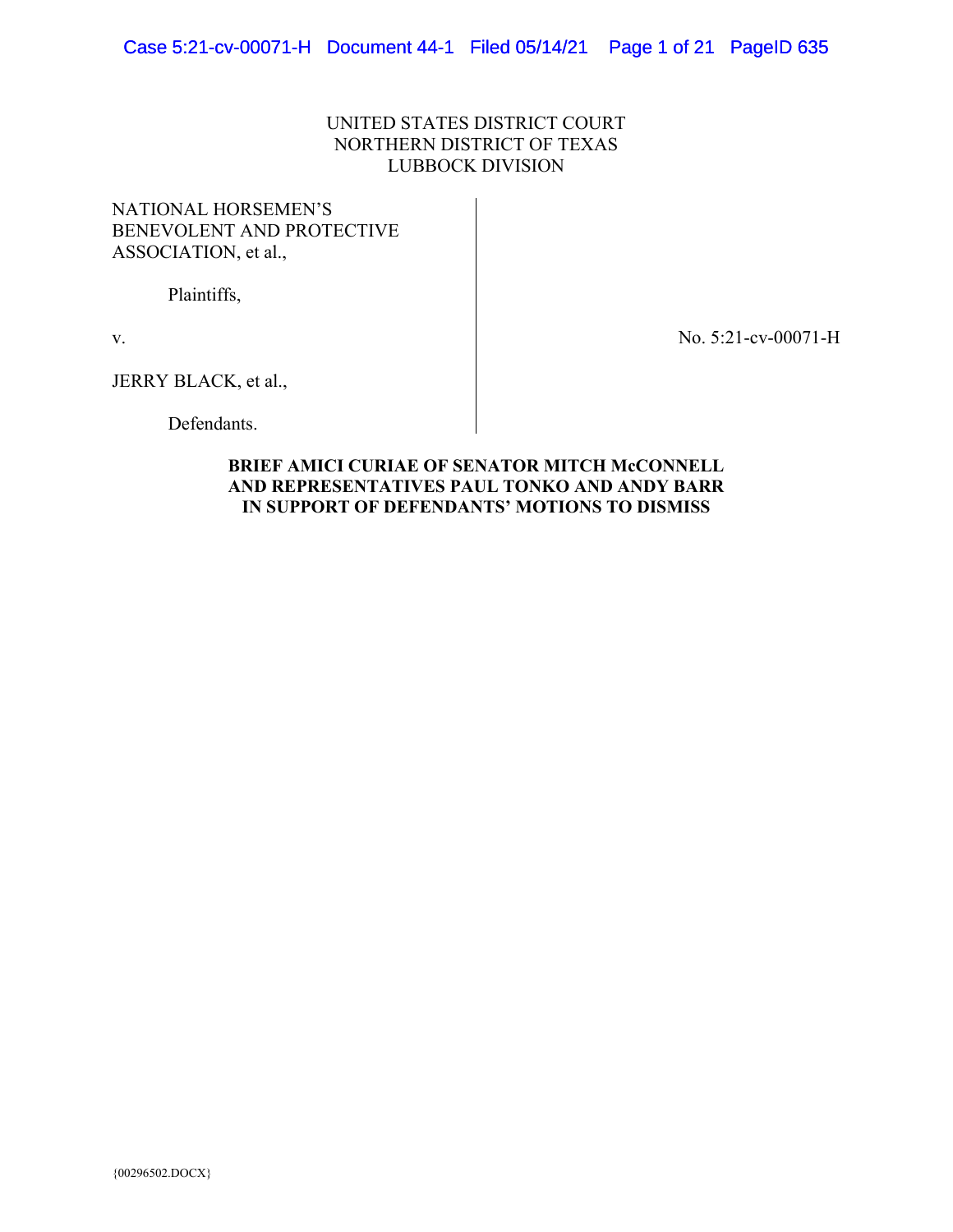# **TABLE OF CONTENTS**

| $\textbf{INTERESTS OF AMICI CURIAE} \textcolor{red}{.\textcolor{blue}{\textbf{UNTERESTS ON AMICIC}}}\ \textcolor{red}{\textbf{.}}$ |  |  |
|------------------------------------------------------------------------------------------------------------------------------------|--|--|
|                                                                                                                                    |  |  |
|                                                                                                                                    |  |  |
|                                                                                                                                    |  |  |
|                                                                                                                                    |  |  |
|                                                                                                                                    |  |  |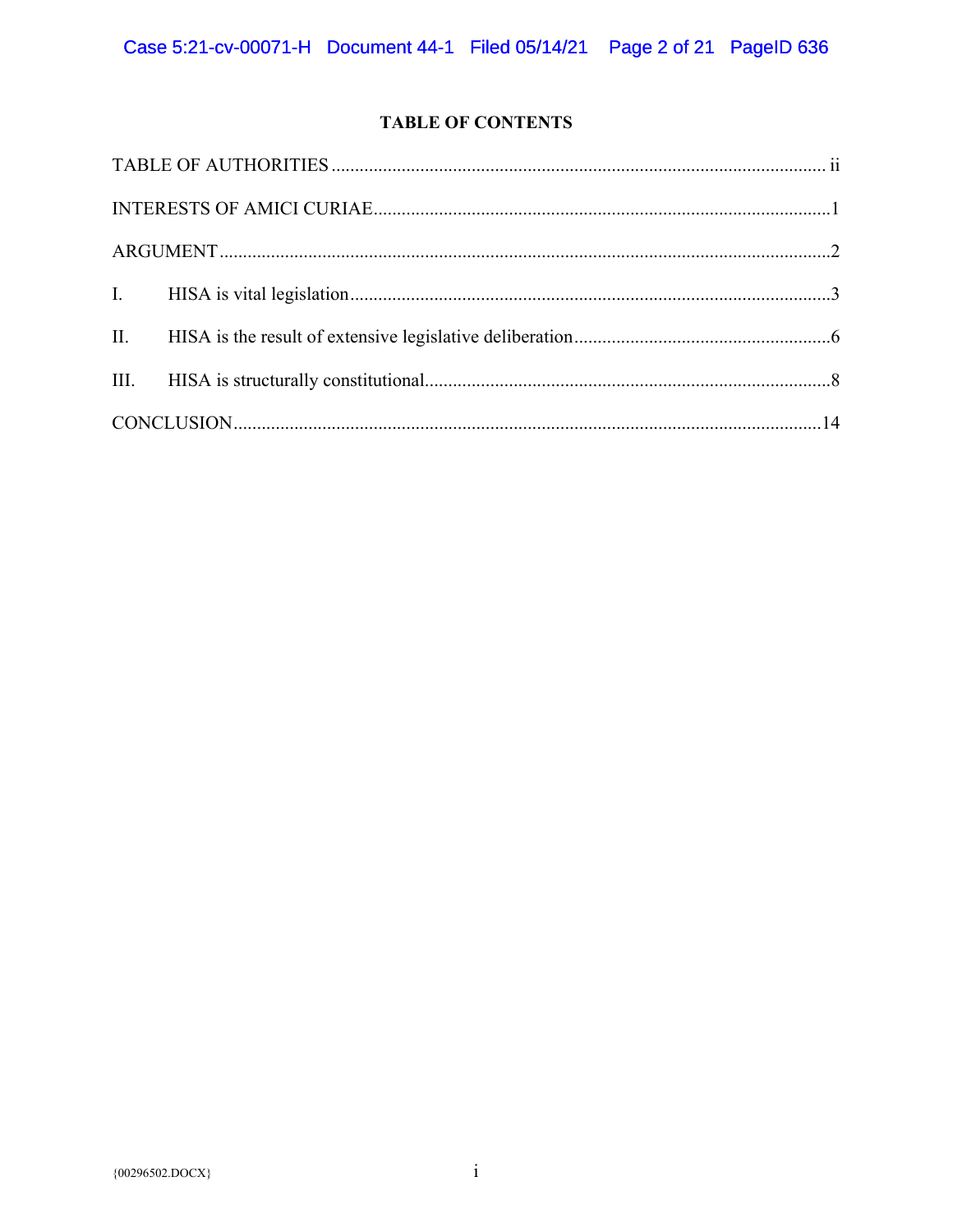# **TABLE OF AUTHORITIES**

# **Cases**

| Austin Municipal Securities Inc. v. National Ass'n of Securities Dealers, Inc., |  |
|---------------------------------------------------------------------------------|--|
| Big Time Vapes, Inc. v. FDA,                                                    |  |
| Boerschig v. Trans-Pecos Pipeline, L.L.C.,                                      |  |
| Brackeen v. Haaland,                                                            |  |
| Carter v. Carter Coal Co.,                                                      |  |
| City of Dallas v. FCC,                                                          |  |
| Gundy v. United States,                                                         |  |
| INS v. Chadha,                                                                  |  |
| Mistretta v. United States,                                                     |  |
| Otto v. SEC,                                                                    |  |
| Sartain v. SEC,                                                                 |  |
| Sorrell v. SEC,                                                                 |  |
| Sunshine Anthracite Coal Co. v. Adkins,                                         |  |
| Texas v. Rettig,                                                                |  |
| Todd & Co., Inc. v. SEC,                                                        |  |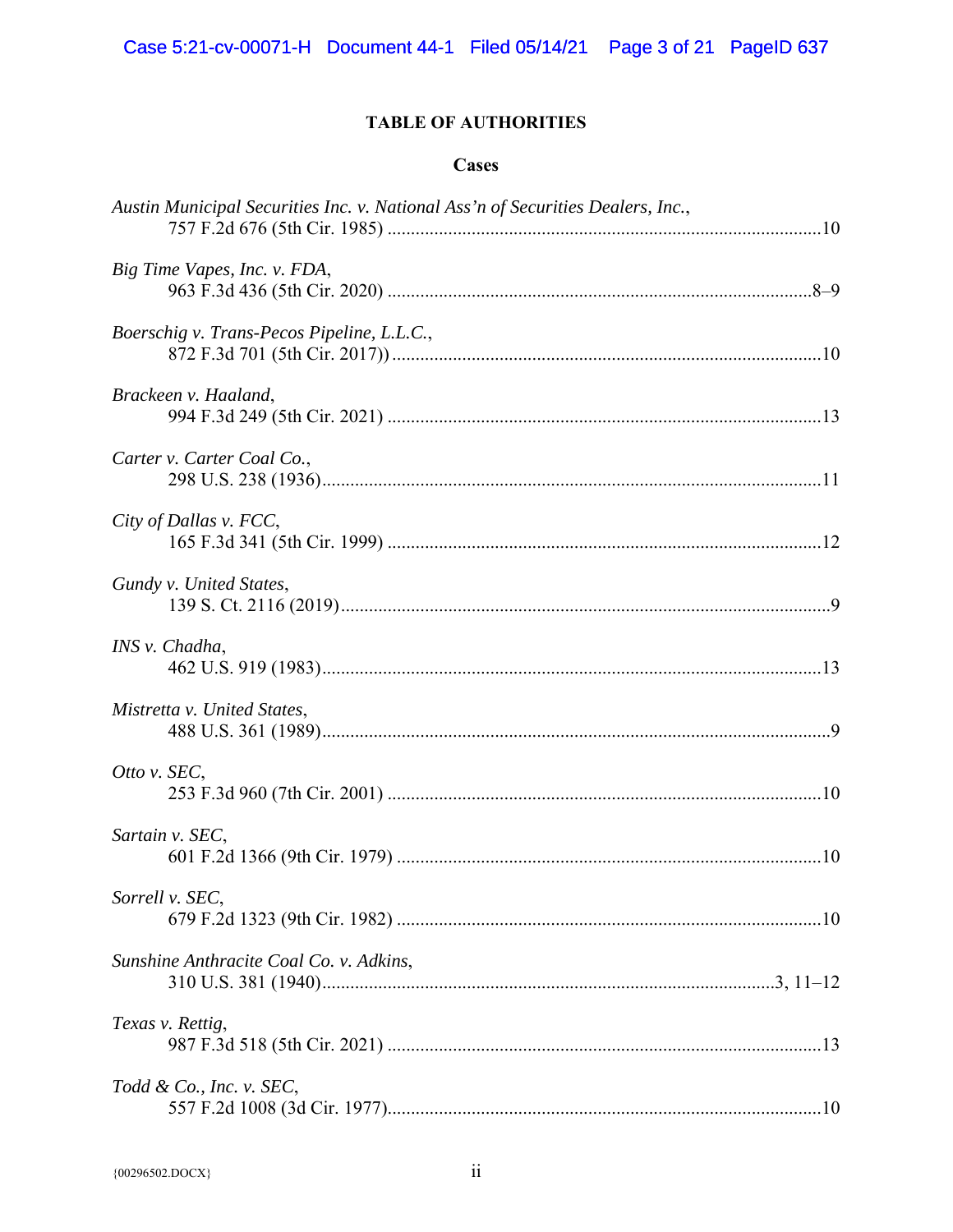**Statutes** 

# **Unenacted Bills**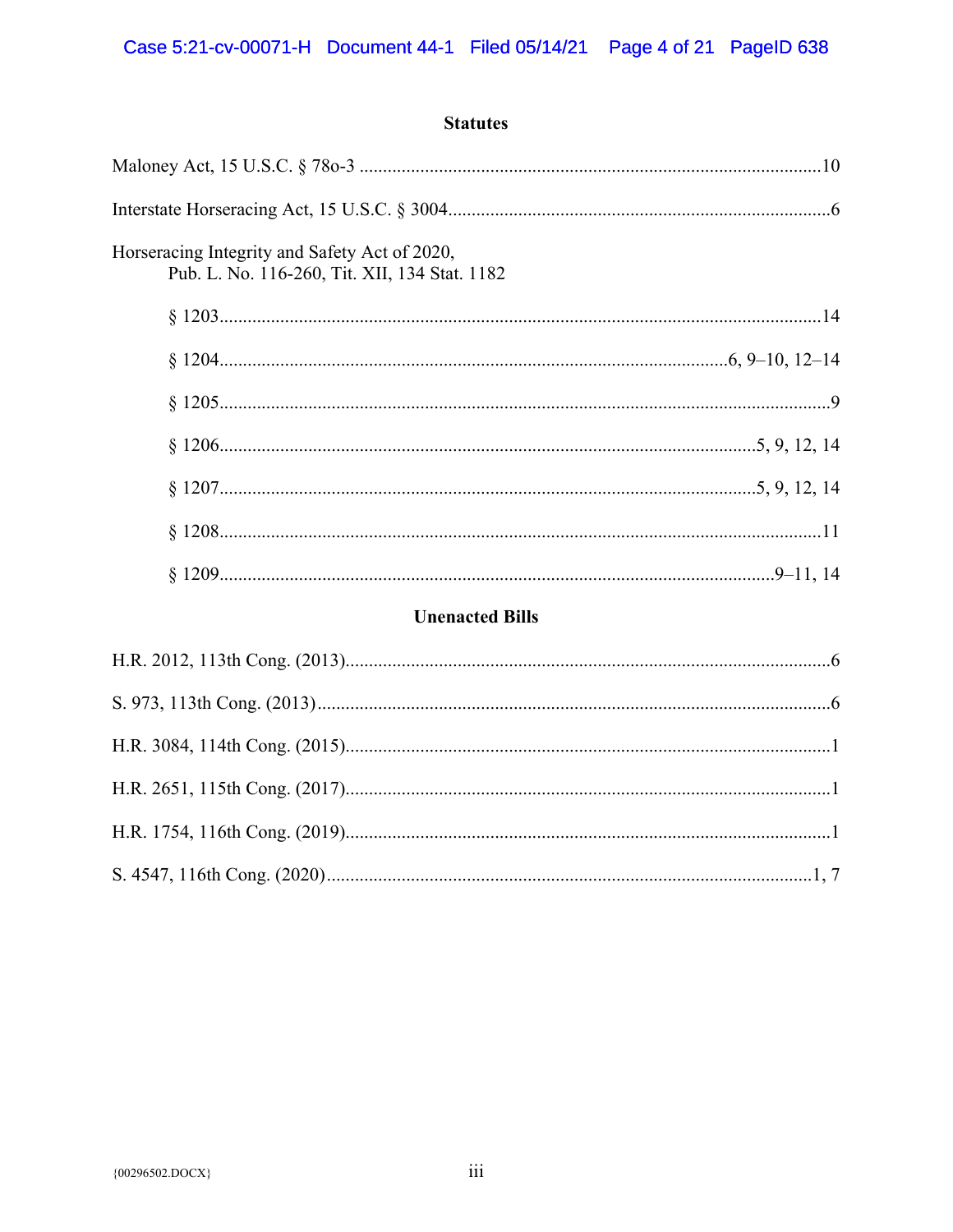# **Other Legislative Materials**

| Hearing on H.R. 2651, the Horseracing Integrity Act of 2017, Before<br>the Subcommittee on Digital Commerce and Consumer Protection<br>of the House Committee on Energy and Commerce, 115th Cong.       |  |
|---------------------------------------------------------------------------------------------------------------------------------------------------------------------------------------------------------|--|
|                                                                                                                                                                                                         |  |
| Legislation to Promote the Health and Safety of Racehorses: Hearing<br>on H.R. 1754, the Horseracing Integrity Act of 2019, Before the<br>Subcommittee on Consumer Protection and Commerce of the House |  |
| Committee on Energy and Commerce, 116th Cong. (Jan. 28, 2020)3-4                                                                                                                                        |  |
|                                                                                                                                                                                                         |  |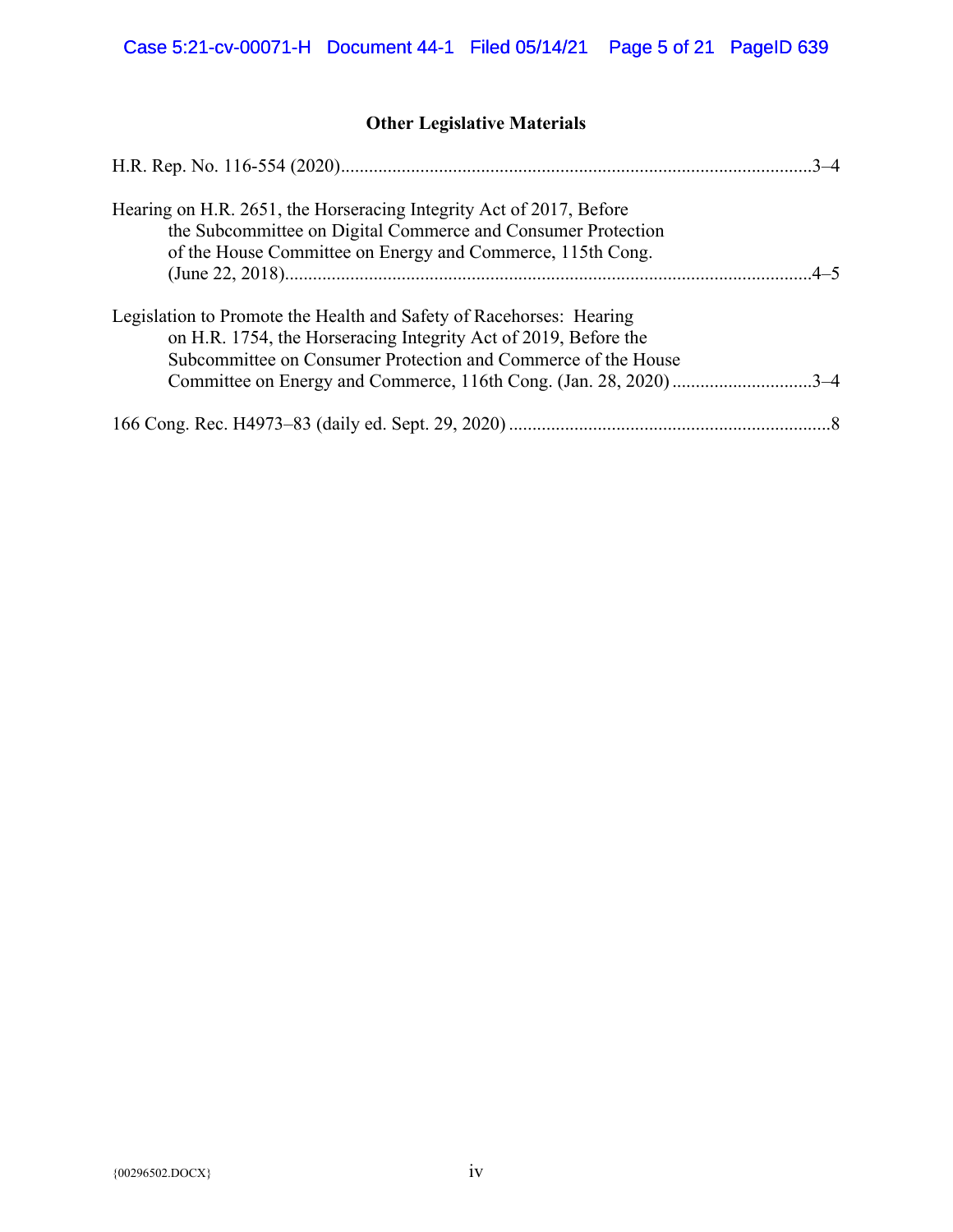## **INTERESTS OF AMICI CURIAE**

 Republican Leader Mitch McConnell is the senior United States Senator from Kentucky. He was Majority Leader of the Senate when Congress enacted the Horseracing Integrity and Safety Act of 2020 ("HISA"). As Kentucky's Senator for more than 36 years, he is acutely aware of all issues facing the horseracing industry. He has fought to preserve the integrity of the sport, and to protect both horses and jockeys. His strong interest in horseracing led him to introduce HISA in the Senate on September 9, 2020. *See* S. 4547, 116th Cong. Leader McConnell's experience as a leading member of the Senate, together with his long-term interest in horseracing and his specific involvement with HISA, enable him to offer this Court an important perspective on this matter.

 Congressman Paul Tonko is a Democrat who represents New York's Twentieth District in the U.S. House of Representatives. Horseracing is a key industry in both his district and his state. He therefore has a strong interest in maintaining the integrity and vitality of the sport. On the same day that Leader McConnell introduced HISA in the Senate, Congressman Tonko introduced the same bill in the House as an amendment during a committee debate. In addition to introducing an earlier bill that became HISA, *see* H.R. 1754, 116th Cong. (2019), he co-sponsored precursors to that legislation in 2015 and 2017. *See* H.R. 3084, 114th Cong. (2015) (first co-sponsor); H.R. 2651, 115th Cong. (2017) (first co-sponsor).

 Congressman Andy Barr represents Kentucky's Sixth District in the House of Representatives. Horseracing is one of the signature industries of his district. He is therefore keenly aware of the many challenges that the industry faces. His years of experience on the House Financial Services Committee contributed significantly to HISA's use of the FINRA model, as discussed more fully below. In addition to being a co-sponsor of HISA, *see* H.R. 1754, 116th Cong. (2019) (first co-sponsor), he introduced precursors to that legislation in 2015 and 2017. *See* H.R. 3084, 114th Cong. (2015) (sponsor); H.R. 2651, 115th Cong. (2017) (sponsor).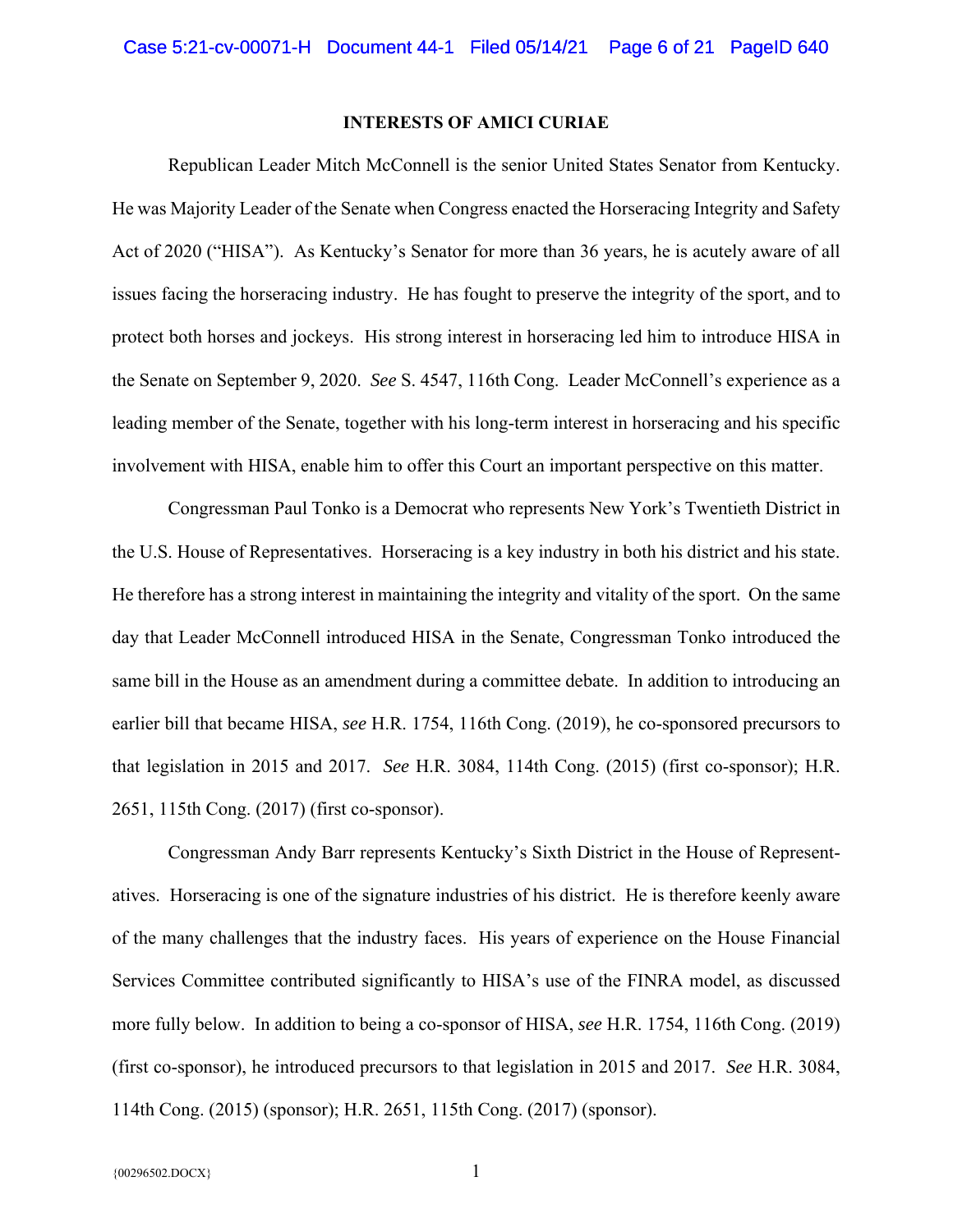#### **ARGUMENT**

 The Horseracing Integrity and Safety Act of 2020 ("HISA") is both vital and constitutional legislation. This Court should therefore grant Defendants' motion to dismiss.

 Race horses are large, muscular animals — equine athletes. They engage in intense physical activity both in training and in competition. On rare occasions, but not rarely enough, they perish while racing. Sometimes — and even more tragically — jockeys perish as well or are injured, typically because of an injury to a horse. In recent years, acute and widespread concerns about the safety and integrity of horseracing presented the industry with an existential crisis. Congress enacted HISA in response to that crisis.

 HISA is the product of extensive legislative attention. Its long history dates back to the 113th Congress in 2013. Over that period, the House and Senate considered at least eight different bills addressing the integrity and safety of horseracing. Each was different in some respect. From this variety of approaches emerged the legislation now before the Court. HISA and its precursors were also the subject of two separate hearings. The legislation was debated and voted on in committee. It was the subject of a committee report. It was debated and passed on the House floor. HISA is the opposite of a bill that was enacted without deliberation or scrutiny, as Plaintiffs attempt to paint it.

 Finally, HISA adheres to a well-established model of federal regulation by authorizing a private entity called the Horseracing Integrity and Safety Authority ("the Authority") to propose, *not promulgate*, rules that a federal agency — the Federal Trade Commission ("FTC") — may approve, reject, or functionally modify. The Maloney Act, a critical element of the regulatory infrastructure of federal securities markets, similarly authorizes a private entity called the Financial Industry Regulatory Authority ("FINRA") to propose rules that a federal agency — the Securities and Exchange Commission ("SEC") may approve, reject, or modify. And the Bituminous Coal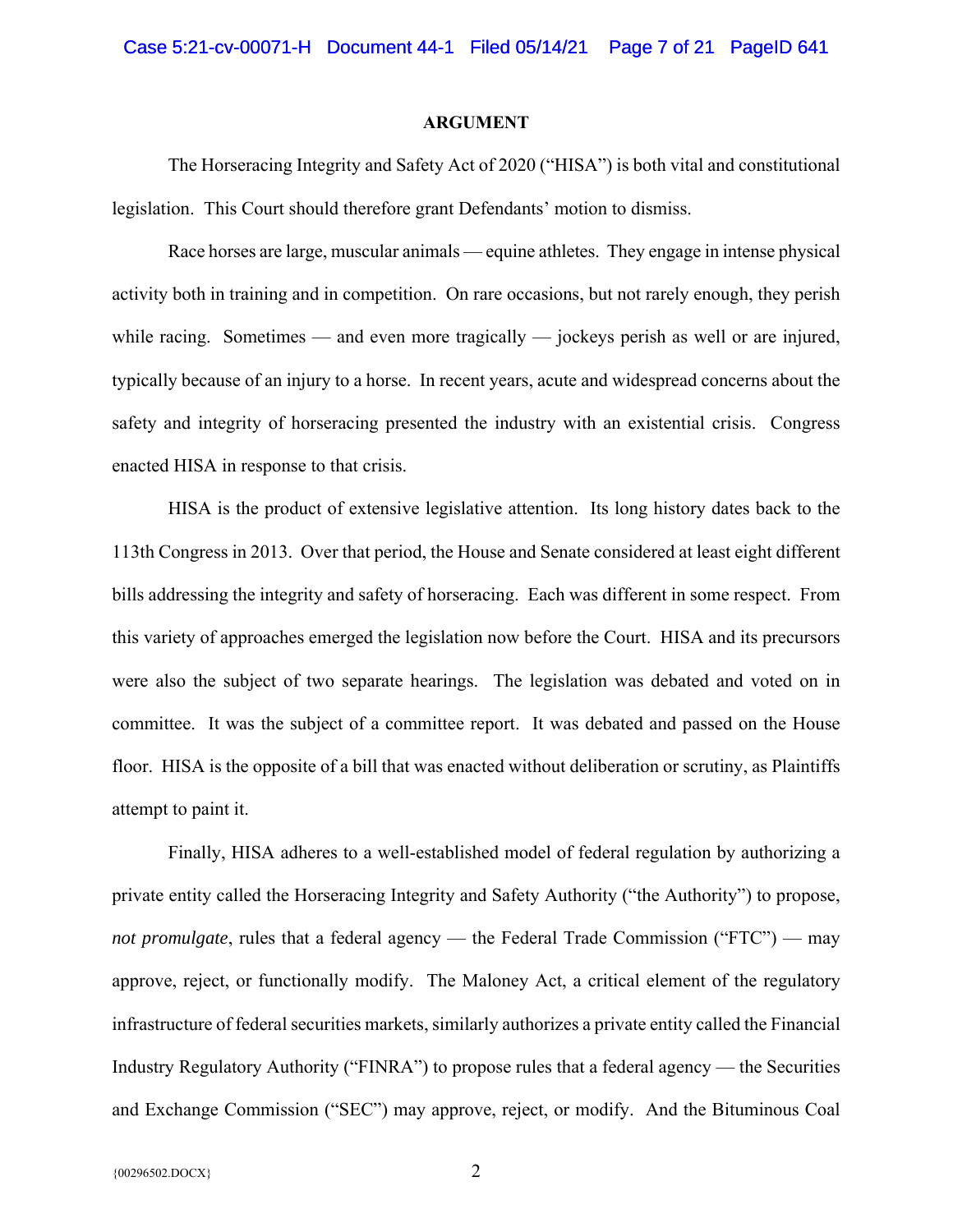### Case 5:21-cv-00071-H Document 44-1 Filed 05/14/21 Page 8 of 21 PageID 642

Act of 1937, which the Supreme Court blessed in *Sunshine Anthracite Coal Co. v. Adkins*, 310 U.S. 381 (1940), similarly authorized individual entities to propose rules subject to the oversight and control of the federal National Bituminous Coal Commission.

 Because HISA is vitally important legislation addressing a matter of national concern, and because its structure is consistent with regulatory configurations long used by Congress and long sustained by the federal courts, Defendants' motion to dismiss should be granted.

#### **I. HISA is vital legislation.**

 Congress enacted HISA in response to a crisis in the horseracing industry. The House Energy and Commerce Committee reported 441 fatal injuries to Thoroughbreds alone in the United States in 2019. *See* H.R. Rep. No. 116-554, at 17 (2020) (hereinafter "House Report"). In addition, 129 jockeys died in training or racing accidents in the United States in the 72 years between 1940 and 2012, often because of the catastrophic injury to, or sudden death of, a horse. *See id.*

 The industry recognized that this acute safety crisis was creating an existential crisis of public confidence. As the Vice Chairman of The Jockey Club stated in a hearing on HISA: "*We are facing an existential threat.* If our response to that threat is or even appears to be business as usual, we're going to lose." Statement by William M. Lear, Jr. at 3 (emphasis added), Legislation to Promote the Health and Safety of Racehorses: Hearing on H.R. 1754, the Horseracing Integrity Act of 2019, Before the Subcommittee on Consumer Protection and Commerce of the House Committee on Energy and Commerce, 116th Cong. (Jan. 28, 2020) (hereinafter "2020 Hearing").<sup>1</sup> Testifying in support of a precursor to HISA, a spokeswoman for the Humane Society similarly

<sup>&</sup>lt;sup>1</sup> Mr. Lear's testimony is available at https://energycommerce.house.gov/sites/democrats.energy commerce.house.gov/files/documents/Lear\_Testimony\_012820.pdf.

A video of the hearing is available at https://energycommerce.house.gov/committeeactivity/hearings/hearing-on-legislation-to-promote-the-health-and-safety-of-racehorses.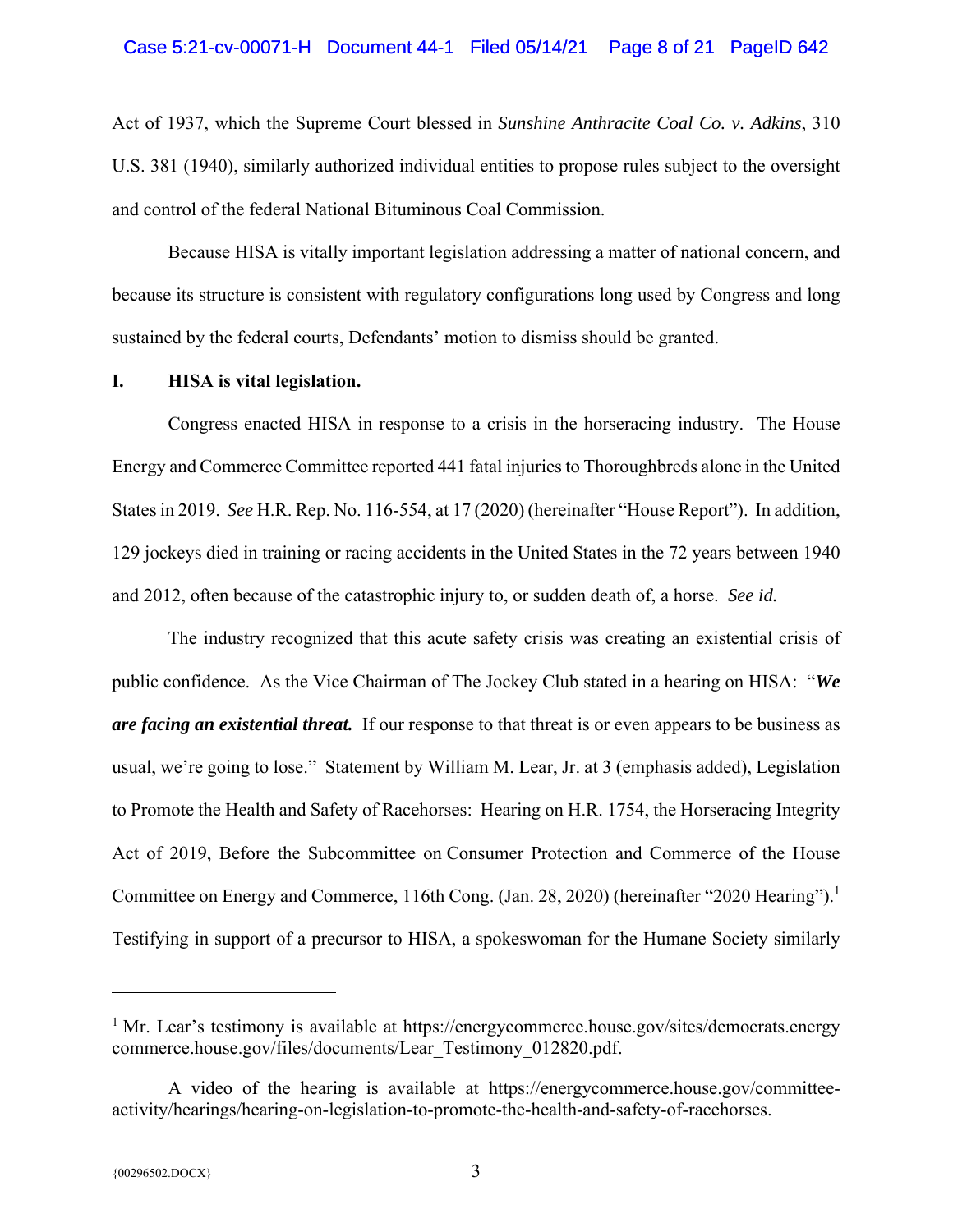## Case 5:21-cv-00071-H Document 44-1 Filed 05/14/21 Page 9 of 21 PageID 643

described the bill as "neither an impulsive government intervention nor an unnecessary one. It comes after the death of thousands of horses, declining fan interest, and *a general crisis of confidence in the sport*." Statement of Kitty Block, Transcript of Hearing on H.R. 2651, the Horseracing Integrity Act of 2017, Before the Subcommittee on Digital Commerce and Consumer Protection of the House Committee on Energy and Commerce, 115th Cong. 34 (June 22, 2018) (hereinafter "Transcript of 2018 Hearing") (emphasis added).<sup>2</sup> Likewise, the Chairman of the Humane Society of the United States National Horseracing Advisory Council (and former Chief Executive Officer and controlling shareholder of the Maryland Jockey Club) observed:

If the general public loses confidence that the people responsible for the health and safety of these equine athletes are mistreating them — as survey after survey unequivocally proves is happening to an increasing extent — then *the* "*invisible hand*" *of the marketplace will drive horse racing into extinction* as surely as it has Ringling Brothers Circus.

Testimony of Joe De Francis at 1 (emphasis added), 2020 Hearing.<sup>3</sup>

 The crises described above are largely the result of the regulatory patchwork to which horseracing is subject. In the absence of national standards, trainers, jockeys, track officials, and other players in the industry are subject to a different regulatory regime in each of the 38 states that have horseracing tracks. *See* House Report at 18-19. Such a patchwork may have made sense when horseracing was an intensely local, rather than national, activity. But horseracing is no longer distinctly local. Two things transformed the industry:

<sup>&</sup>lt;sup>2</sup> This transcript is available at https://energycommerce.house.gov/sites/democrats.energycomm erce.house.gov/files/documents/20180622-DCCP%20HR%202651%20the%20Horseracing%20 Intergrity%20Act%20of%202017.pdf.

A video of this hearing is available at https://energycommerce.house.gov/committeeactivity/hearings/hearing-on-hr-2651-the-horseracing-integrity-act-of-2017-subcommittee-on. Ms. Block's testimony can be found at 47:30 in the video.

<sup>&</sup>lt;sup>3</sup> Mr. De Francis' testimony is available at https://energycommerce.house.gov/sites/democrats. energycommerce.house.gov/files/documents/De%20Francis\_Testimony\_012820.pdf.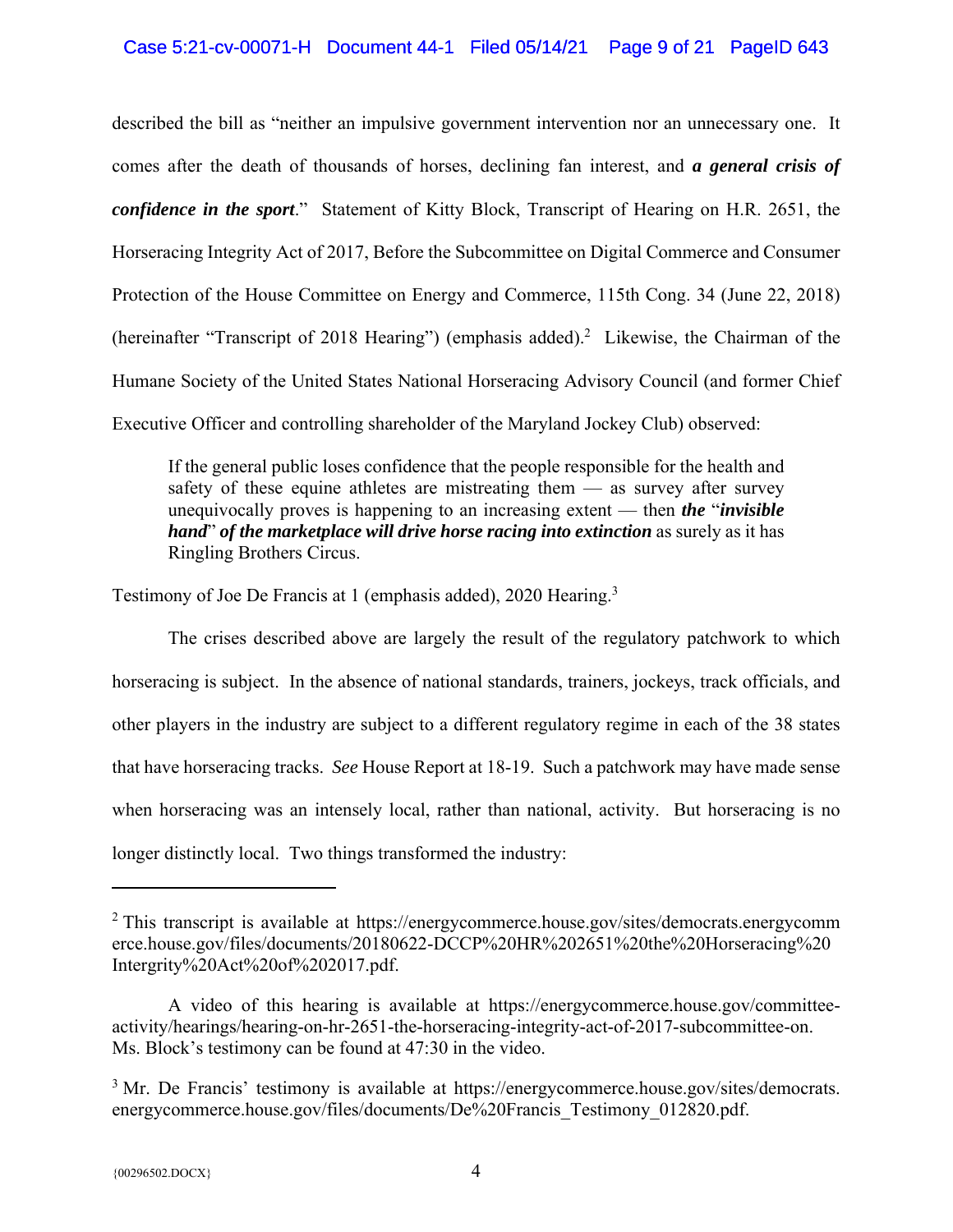First, people learned how well horses travel. They can step off a van in the morning, run well in the afternoon, and then travel home that night without a problem. Second, interstate simulcasting was introduced. In 1978, Congress passed the Interstate Horseracing Act, which enabled simulcasting and wagering across State lines.

Statement of Stuart S. Janney III, Chairman of the Jockey Club, Transcript of 2018 Hearing at 27

(34:50 in video). The industry thus became a matter of both national and international concern.

As one horseman testified:

Over the last couple of weeks alone, I have run horses in New York, New Jersey, Maryland, and Kentucky. In total, I need licenses in nine States, every one with a different set of rules.

These are the facts of Thoroughbred racing today. Our sport is international. Our horses are sold to buyers around the world. Our stallions shuttle among continents, and bets cross State and national borders. And that is the fastest growing segment of our wagering.

*Id.* at 28 (35:30 in video). Another witness representing a different horseracing constituency similarly observed that an "international sport deserves the most advanced form of regulatory mechanism, not one based on 38 different State agencies with varying levels of funding, expertise, and experience." Statement of Craig Fravel, President and CEO of the Breeders' Cup, *id.* at 41 (57:28 in video).

 Regulation remained a state-level patchwork until Congress took action. HISA addresses these safety and public confidence concerns by mandating both adequate and uniform equine health and safety rules nationwide. Most importantly, it requires "a horseracing anti-doping and medication control program applicable to all covered horses, covered persons, and covered horseraces." HISA § 1206(a)(1). It goes on to provide that "[c]overed horses should compete only when they are free from the influence of medications, other foreign substances, and methods that affect their performance." *Id.* § 1206(b)(1). HISA also establishes a "racetrack safety program applicable to all covered horses, covered persons, and covered horseraces." *Id.* § 1207(a)(1).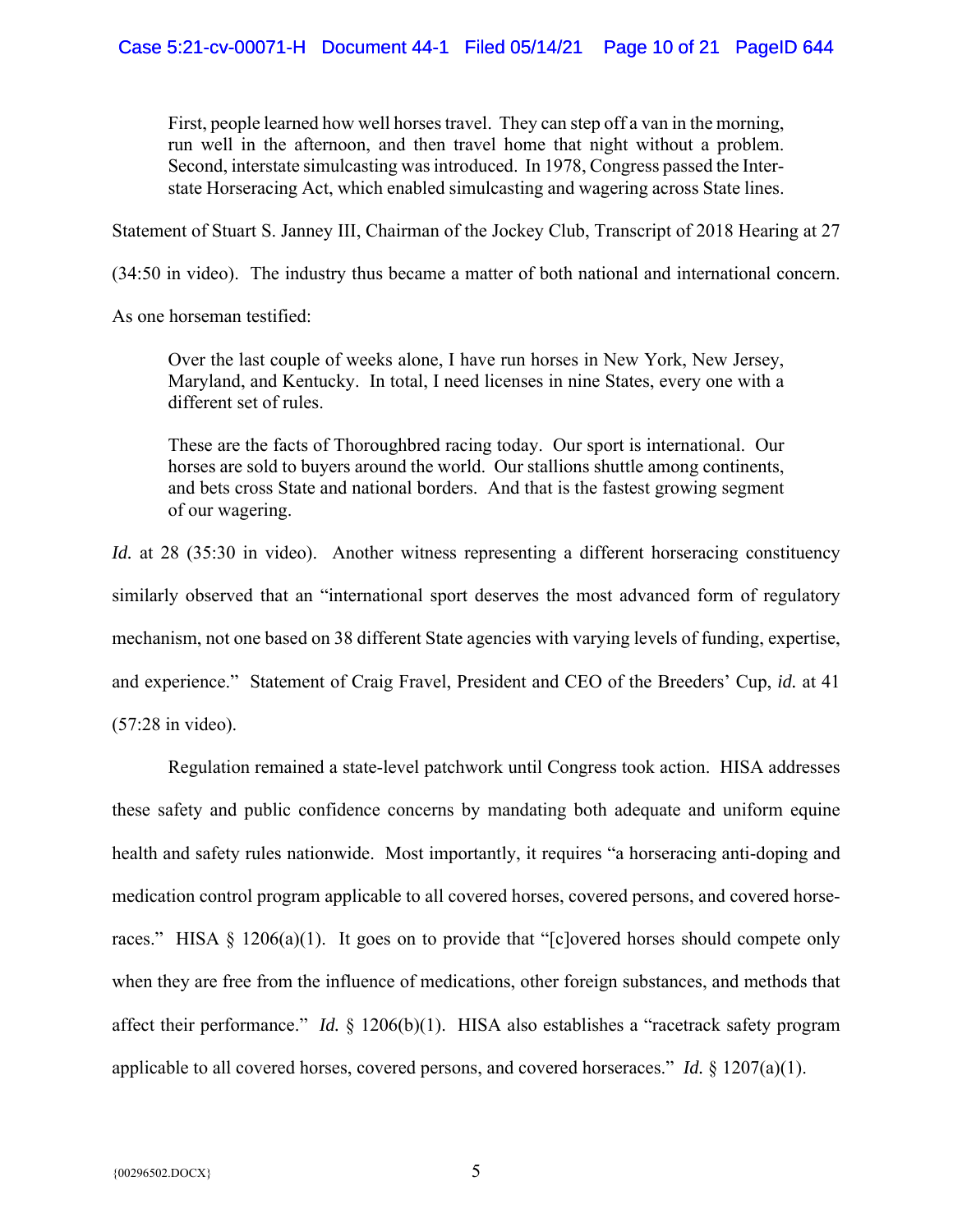#### Case 5:21-cv-00071-H Document 44-1 Filed 05/14/21 Page 11 of 21 PageID 645

 HISA's mandate to create national, uniform equine health and safety rules is vital to the stability and growth of horseracing. Like any regulatory regime, not everyone agrees with HISA's objectives or the means by which the statute achieves those objectives. But the question for this Court is only whether Congress had an adequate and legitimate basis for enacting HISA. Without doubt, addressing the safety and public-confidence crises described above is an adequate and legitimate basis for this legislation.

#### **II. HISA is the result of extensive legislative deliberation.**

 In their Motion for Partial Summary Judgment, Plaintiffs intimate that HISA passed without legislative scrutiny. *See* ECF No. 38 at 2. This is not the case. HISA was the wellconsidered culmination of a variety of approaches that Congress considered over the course of several years, each of which took a different approach to addressing the problems that afflicted horseracing. For example, the Horseracing Integrity and Safety Act of 2013, introduced by Representative Joseph Pitts of Pennsylvania and Senator Tom Udall of New Mexico, would have modified the Interstate Horseracing Act ("IHA"), 15 U.S.C. § 3004(a), to require the "consent" of a newly established private "independent anti-doping organization" before tracks could legally accept interstate off-track wagers. *See* H.R. 2012, 113th Cong. (2013); S. 973, 113th Cong. (2013). This is in contrast to HISA as enacted, which provides for the Authority's rules to be directly binding once they are approved by the FTC. *See* HISA § 1204. Similarly, the Horseracing Integrity Act of 2017, H.R. 2651, introduced by Representatives Barr and Tonko, would have created a regime similar to HISA, but would have terminated the jurisdiction of the FTC and the Authority under the statute if 75 percent of states where covered races took place could agree to an interstate compact, provided that at least 90 percent of total racing starts of covered horses took place in those states. *See id.* § 4(e).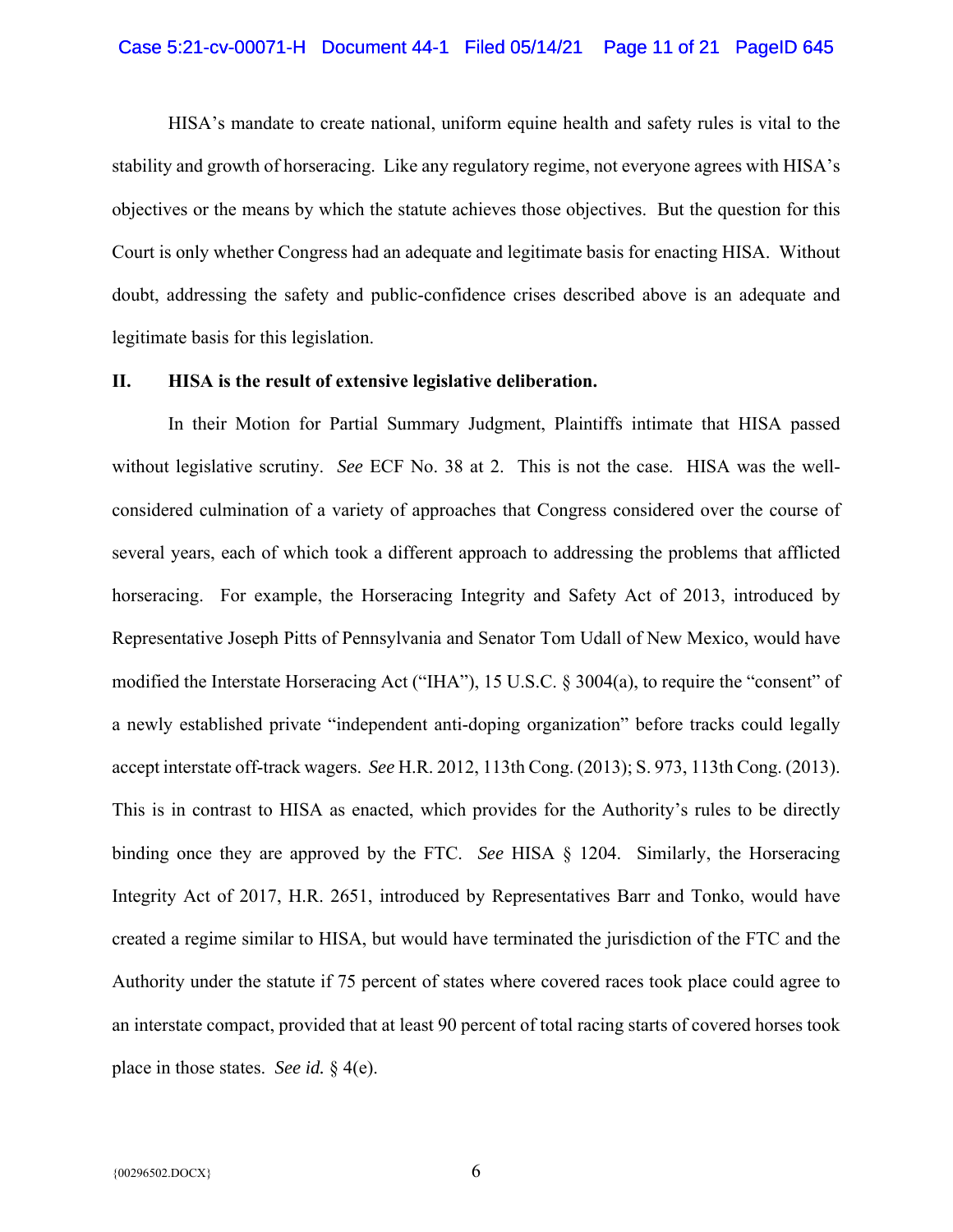## Case 5:21-cv-00071-H Document 44-1 Filed 05/14/21 Page 12 of 21 PageID 646

 Congress held two different hearings on HISA and its precursors, both under the auspices of the House Committee on Energy and Commerce. The first took place before the Subcommittee on Digital Commerce and Consumer Protection on June 22, 2018, and the second before the Subcommittee on Consumer Protection and Commerce on January 28, 2020. *See supra* pp. 3–4 & nn.1–2. Fourteen witnesses representing diverse constituencies across horse racing testified in the two hearings. Among these witnesses were four who opposed the legislation, including the lead Plaintiff's Chief Executive Officer.4

 H.R. 1754, the House bill that became HISA, was introduced by Congressman Paul Tonko of New York on March 14, 2019. It was the subject of the Consumer Protection and Commerce Subcommittee hearing in January 2020. It was also the subject of an extensive debate in the House Committee on Energy and Commerce on September 9, 2020. *See* https://www.youtube.com/ watch?v=P1GRksch590. This debate lasted 55 minutes and included comments from eight different members, including two members who opposed the bill. The committee held two votes. The first was on Representative Tonko's amendment, which substituted a new version of the bill that included measures to address racetrack safety. The Committee approved the substitute 46 to 5 and then passed the entire bill as amended by the same margin. On the same day, Republican Leader McConnell and a bipartisan coalition of Senators comprising Republican Martha McSally and Democrats Kirsten Gillibrand and Dianne Feinstein introduced in the Senate the same bill that Rep. Tonko introduced as the substitute amendment during the committee debate. *See* S. 4547, 116th Cong. (2020).

<sup>&</sup>lt;sup>4</sup> The written testimony of Eric Hamelback, Chief Executive Officer of the National Horsemen's Benevolent and Protective Association, is available at https://energycommerce.house.gov/sites/ democrats.energycommerce.house.gov/files/documents/Testimony-Hamelback-DCCP-Hrg-on-H.R.-2651-the-Horseracing-Integrity-Act-of-2017-2018-06-22.pdf.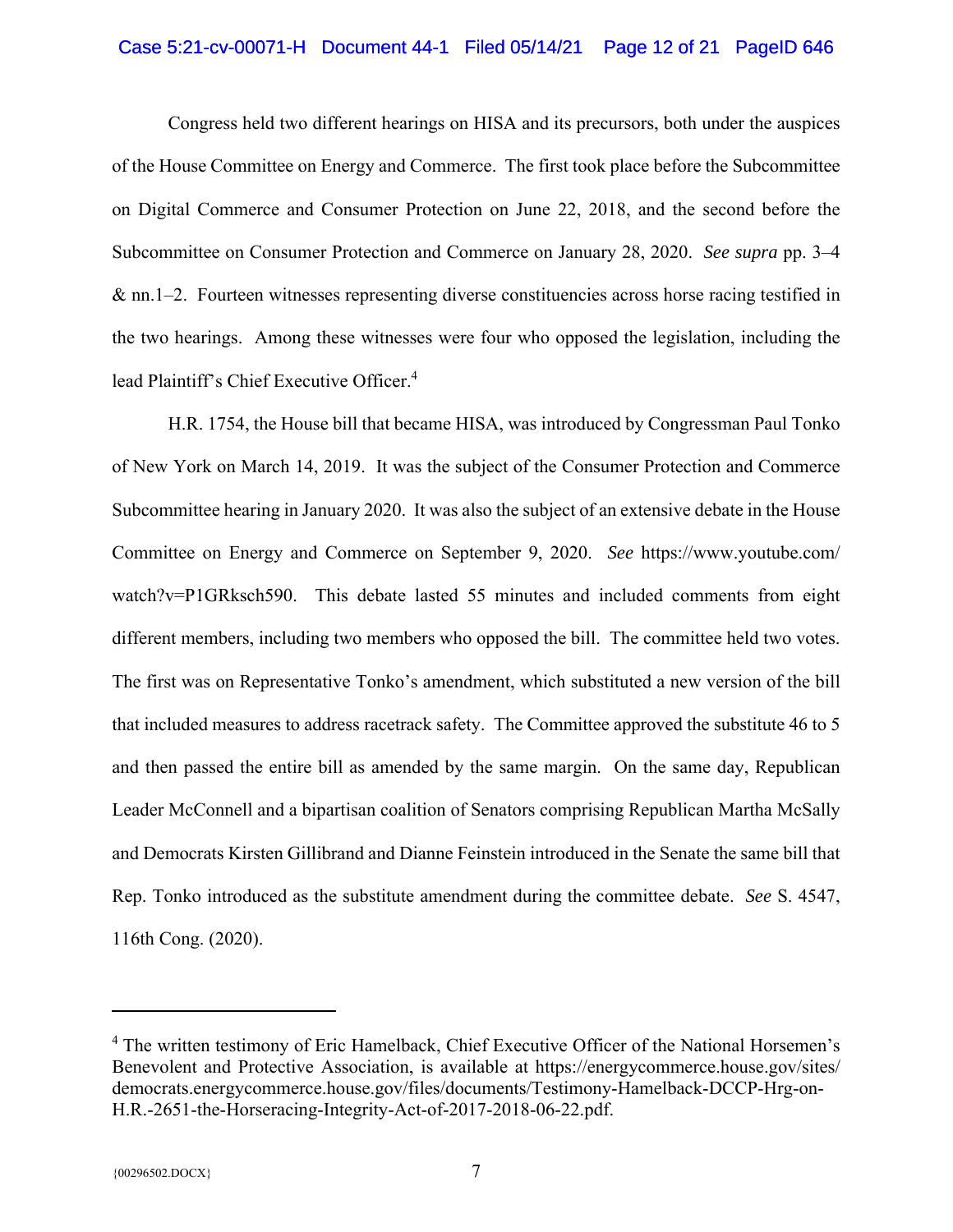## Case 5:21-cv-00071-H Document 44-1 Filed 05/14/21 Page 13 of 21 PageID 647

 The House bill was also the subject of the above-cited House Report. The bill was debated on the House floor with 261 co-sponsors, where it enjoyed such overwhelming bipartisan support that the House agreed to suspend the rules and pass it by a voice vote. *See* 166 Cong. Rec. H4973– 83 (daily ed. Sept. 29, 2020). The record of the House proceedings thus refutes Plaintiffs' claim that H.R. 1754 passed the House "with no debate." ECF No. 38 at 6 (¶ 19). The bill passed the Senate on December 22, 2020, as part of the Consolidated Appropriations Act of 2021. HISA was closely and carefully considered, and ultimately enacted with broad and bipartisan support.

 Plaintiffs suggest *sotto voce* that HISA is illegitimate because it "slipped through as part of" the annual appropriations bill. *See* ECF No. 38 at 2. But Congress routinely enacts uncontroversial authorizing legislation that enjoys broad bipartisan support, like HISA, as part of its annual appropriations legislation. Such authorizing legislation can be included in appropriations legislation that is considered on the floors of the two chambers only if it is so uncontroversial that the senior Republican and Democratic members of leadership and the committees of jurisdiction *of both chambers* approve its inclusion — a total of eight senior legislators in both houses. HISA was so uncontroversial and so widely bipartisan that it was selected for inclusion in the annual appropriations bill consistent with this informal process — and consequently enacted by large bipartisan majorities in both chambers.

#### **III. HISA is structurally constitutional.**

 HISA adheres to a sound regulatory model that Congress has long used. Contrary to Plaintiffs' claims, it comports fully with the non-delegation doctrine. To satisfy the separation-ofpowers aspect of this doctrine, the Fifth Circuit requires a statute to "clearly delineate[]" Congress' "general policy"; to "identif[y] the public agency which is to apply [that policy]"; and to "set[] forth the boundaries of [the agency's] delegated authority." *Big Time Vapes, Inc. v. FDA*, 963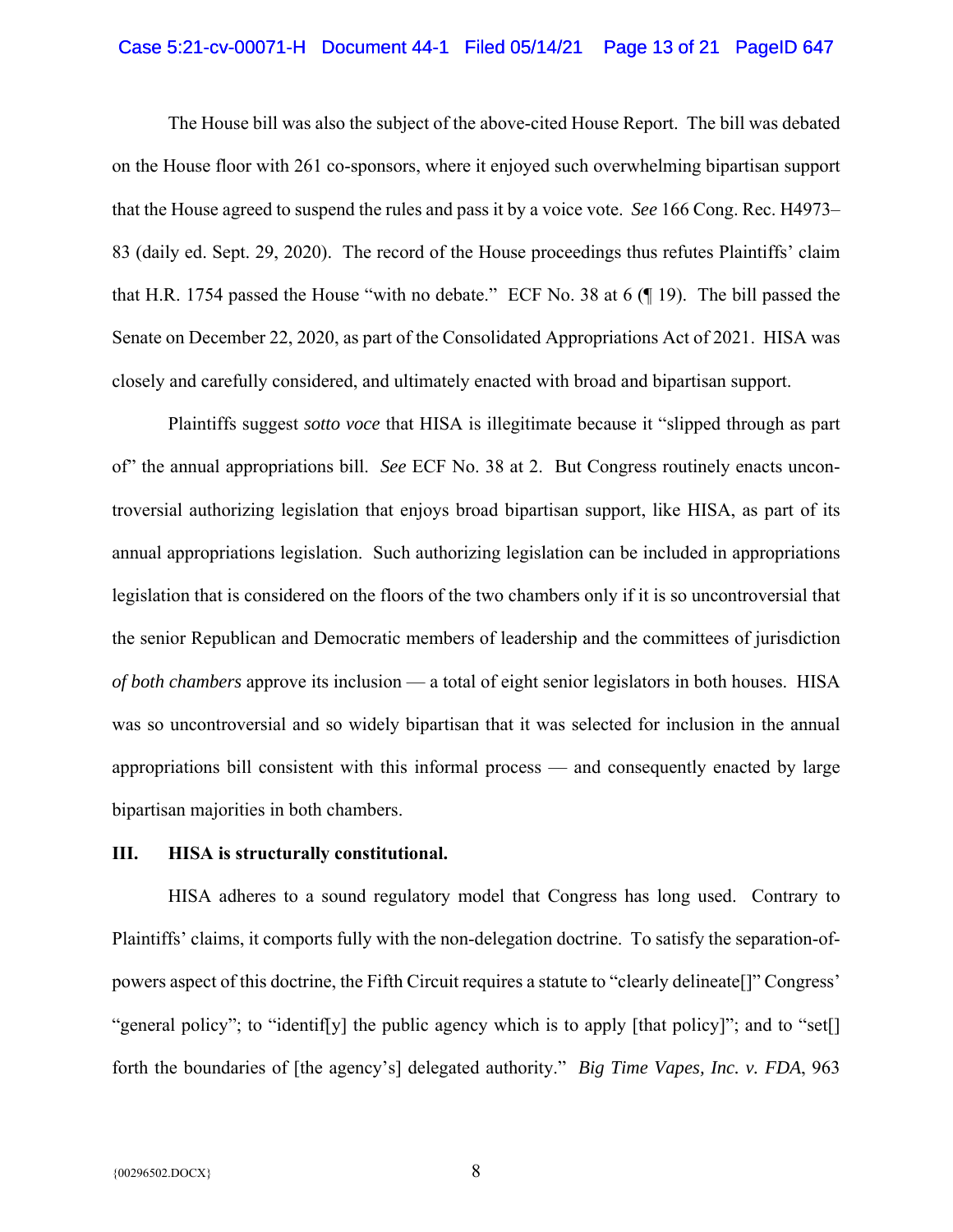F.3d 436, 443–44 (5th Cir. 2020) (brackets modified) (quoting *Mistretta v. United States*, 488 U.S. 361, 372–73 (1989)). HISA easily meets this test. First, its "general policy" is unmistakable to "implement and enforce the horseracing anti-doping and medication control program and the racetrack safety program." HISA  $\S$  1205(a)(1). Second, all major decisions are routed through the FTC. *See id.* §§ 1204 (rule-making), 1204(a)(11) (rate-making), 1209(c) (adjudication). Third, it contains more than enough "intelligible principle[s]" to guide the Authority in proposing rules and to guide the FTC in approving, rejecting, or functionally modifying them. *Gundy v. United States*, 139 S. Ct. 2116, 2123 (2019) (plurality opinion) (quoting *Mistretta*, 488 U.S. at 372).

 The support for this third point is overwhelming. For example, the "baseline anti-doping and medication control rules" that the Authority proposes and that the FTC approves must track "the most stringent" of a series of specific rules, beginning with the "lists of permitted and prohibited substances . . . in effect for the International Federation of Horseracing Authorities." HISA § 1206(g). In addition, in formulating anti-doping rules for the FTC to approve, the Authority is required to take into account a long list of principles, including:

 (1) Covered horses should compete only when they are free from the influence of medications, other foreign substances, and methods that affect their performance.

 (2) Covered horses that are injured or unsound should not train or participate in covered races, and the use of medications, other foreign substances, and treatment methods that mask or deaden pain in order to allow injured or unsound horses to train or race should be prohibited.

HISA § 1206(b). Similarly, the section of HISA devoted to racetrack safety requires the Authority to take existing standards into consideration, *see* HISA § 1207(a)(2), and to incorporate twelve specific "elements" into the program that it proposes, *see* HISA § 1207(b)(1).

 Plaintiffs separately argue that HISA is unconstitutional because it "delegate[s] legislative power to a private entity" in violation of Article I, Section 1 of the Constitution. ECF No. 38 at 2.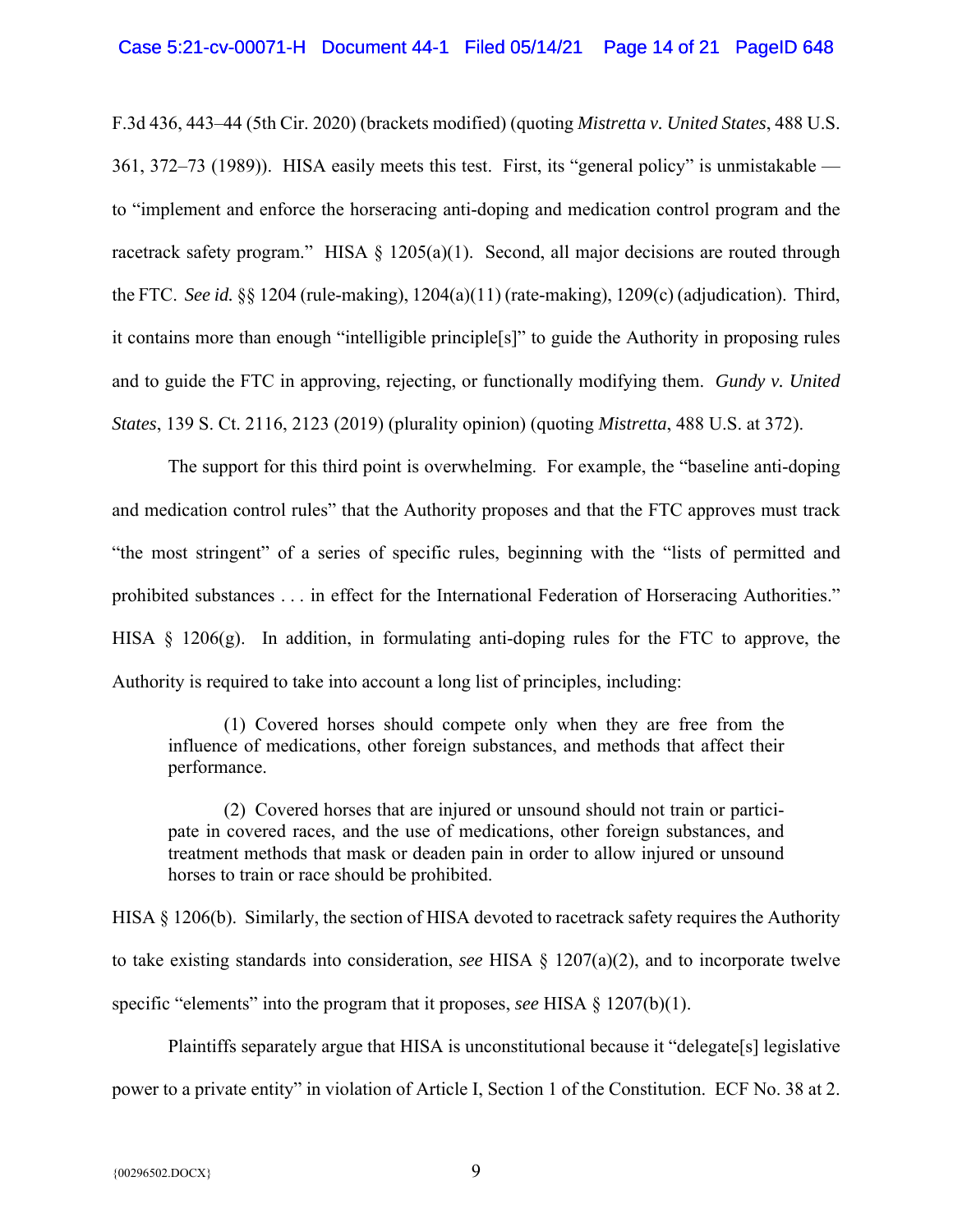## Case 5:21-cv-00071-H Document 44-1 Filed 05/14/21 Page 15 of 21 PageID 649

Putting aside that this species of argument actually sounds in due process, not non-delegation, *see Boerschig v. Trans-Pecos Pipeline, L.L.C.*, 872 F.3d 701, 707 (5th Cir. 2017), this argument also misses the mark.

 HISA is modeled on the Maloney Act, which authorizes private entities like FINRA to propose rules governing the securities industry that the SEC either approves or rejects. *See* 15 U.S.C. § 78o-3(a). HISA works the same way by authorizing the Authority to propose rules that the FTC may either approve, reject, or functionally modify. *See* HISA § 1204(b)(2). Also like HISA, the Maloney Act authorizes private entities to perform certain investigative and adjudicative functions, subject to the SEC's oversight. *See* 15 U.S.C. § 78o-3(h)(3). This aspect of the Maloney Act has been upheld against constitutional challenges on many occasions. *See Otto v. SEC*, 253 F.3d 960 (7th Cir. 2001); *Sorrell v. SEC*, 679 F.2d 1323, 1326 n.2 (9th Cir. 1982); *Todd & Co., Inc. v. SEC*, 557 F.2d 1008, 1014 (3d Cir. 1977); *cf. Austin Municipal Securities, Inc. v. National Ass'n of Securities Dealers, Inc.*, 757 F.2d 676, 680 (5th Cir. 1985) ("To prevent the misuse of . . . Congressionally-mandated power, Congress granted the SEC broad supervisory responsibilities over . . . self-regulatory organizations," including FINRA's predecessor, the National Association of Securities Dealers.).

In *Sorrell*, for example, the Ninth Circuit observed:

Sorrell's claim of unconstitutional delegation appears to rest on his mistaken idea that the SEC does not engage in an independent review of NASD decisions. As we stated in *Sartain v. SEC*, 601 F.2d 1366, 1371 n.2 (9th Cir. 1979), SEC review is de novo.

679 F.2d at 1326 n.2. The same is true under HISA. A decision by the Authority to impose a final sanction is subject to de novo review by an administrative law judge. *See* HISA § 1209(b)(1). The decision of the ALJ is in turn subject to de novo review by the FTC. *See* HISA § 1209(c)(3)(B). In fact, HISA authorizes the FTC, on its own motion or on the motion of a party, to consider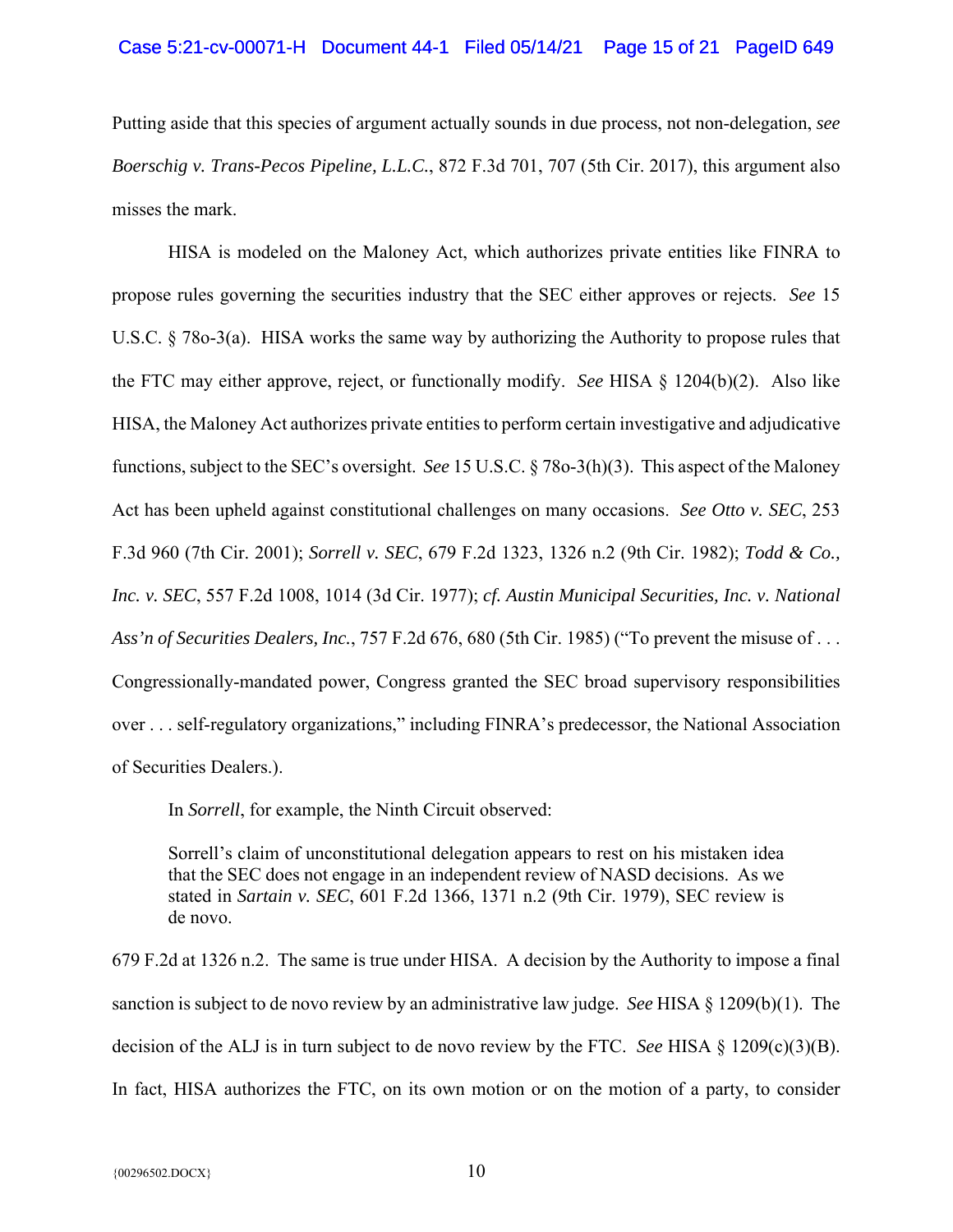evidence not previously submitted. *See* HISA § 1209(c)(3)(C). This is not the case with the SEC's oversight of FINRA. *See* 15 U.S.C. § 78s(e)(1). Finally, any determination by an ALJ or the FTC under HISA is a "Final Decision" (*i.e.*, final agency action) for purposes of judicial review. *See* HISA § 1209(b)(3)(B); *see also* HISA § 1208(c)(3) (requiring Authority to "provide for adequate due process, including impartial hearing officers," pursuant to rules proposed to FTC). There is accordingly no basis for the claim that Congress has effected a private delegation in this vital piece of legislation.

 The Authority-FTC and FINRA-SEC frameworks are consistent with the statutory scheme that the Supreme Court upheld in *Sunshine Anthracite Coal Co. v. Adkins*, 310 U.S. 381 (1940). Under the Bituminous Coal Act of 1937, private groups (entities that acceded to the terms of the "Bituminous Coal Code") proposed floor and ceiling coal prices set by the National Bituminous Coal Commission ("NBCC"), whose members were appointed by the President, by and with the advice and consent of the Senate, to serve four-year terms. Because prices were in fact set by a public entity, the Supreme Court concluded that the Act did not delegate legislative power. The Court explained:

 Nor has Congress delegated its legislative authority to the industry. The members of the code function subordinately to the Commission. It, not the code authorities, determines the prices. And it has authority and surveillance over the activities of these authorities. Since law-making is not entrusted to the industry, this statutory scheme is *unquestionably valid*.

*Id.* at 399 (emphasis added). Notably, Congress enacted the Bituminous Coal Act in response to *Carter v. Carter Coal Co.*, 298 U.S. 238 (1936), the case on which Plaintiffs principally rely.

 Plaintiffs try to distinguish *Sunshine Anthracite Coal* on the ground that the NBCC could "modify" prices proposed by private groups, whereas (they argue) the FTC has no such power under HISA. This argument fails for two reasons. First, nowhere did the Court suggest in *Sunshine*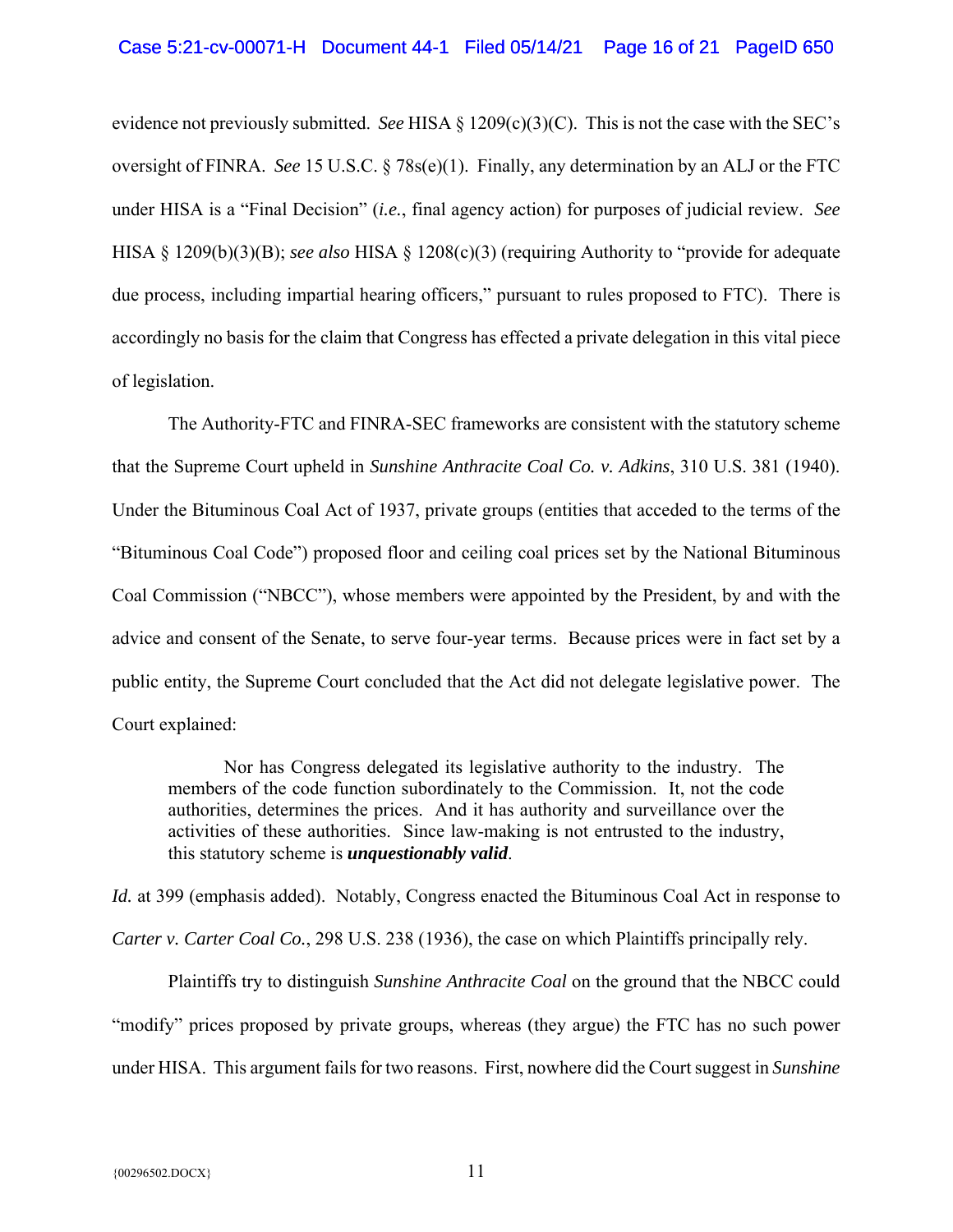*Anthracite Coal* that the ability of the NBCC to modify proposed prices was central to its decision. What mattered to the Court was the fact that the NBCC "determine<sup>[d]</sup> the prices." 310 U.S. at 399. Under HISA, the FTC similarly *determines the rules* because it approves or rejects them. *See* HISA § 1204(c)(1). Second, Plaintiffs' argument improperly exalts form over substance. Because the FTC has power to *reject* the Authority's proposed rules, *see* HISA § 1204(c)(1), and because it has a responsibility to *recommend modifications* of any rule that it rejects, *see* HISA § 1204(c)(3), the FTC necessarily has power to withhold approval of a rule proposed by the Authority unless the Authority adopts the FTC's proposed modifications. This power is functionally the power to modify the Authority's rules, thereby substantively placing the FTC and the NBCC on the same footing. Plaintiffs' attempt to distinguish the Maloney Act and all of the cases sustaining the relationship between the SEC and FINRA, *see* ECF No. 38 at 24, fails for the same reasons.

 Given the FTC's undoubted power to reject *anything* proposed by the Authority, *see* HISA § 1204(c)(1), Plaintiffs' reliance on *City of Dallas v. FCC*, 165 F.3d 341 (5th Cir. 1999), is misplaced. In that case, as Plaintiffs themselves acknowledge, the FCC had given "blanket approval to the decisions of private operators." ECF No. 38 at 21. HISA does not work that way. Rather, as described above, the statute sets forth many principles governing any rules that the Authority might propose. *See*, *e.g.*, HISA §§ 1206(b) (setting forth parameters for the anti-doping program), 1207(b) (same for the racetrack safety program). In addition, the FTC must publish proposed rules in the Federal Register, giving interested parties — like Plaintiffs — the opportunity to provide comment before the FTC decides to approve or reject those proposed rules. *See* HISA § 1204(b)(1).

 For similar reasons, Plaintiffs' reliance on Judge Duncan's recent opinion in the Fifth Circuit's en banc consideration of the Indian Child Welfare Act ("ICWA") is likewise misplaced.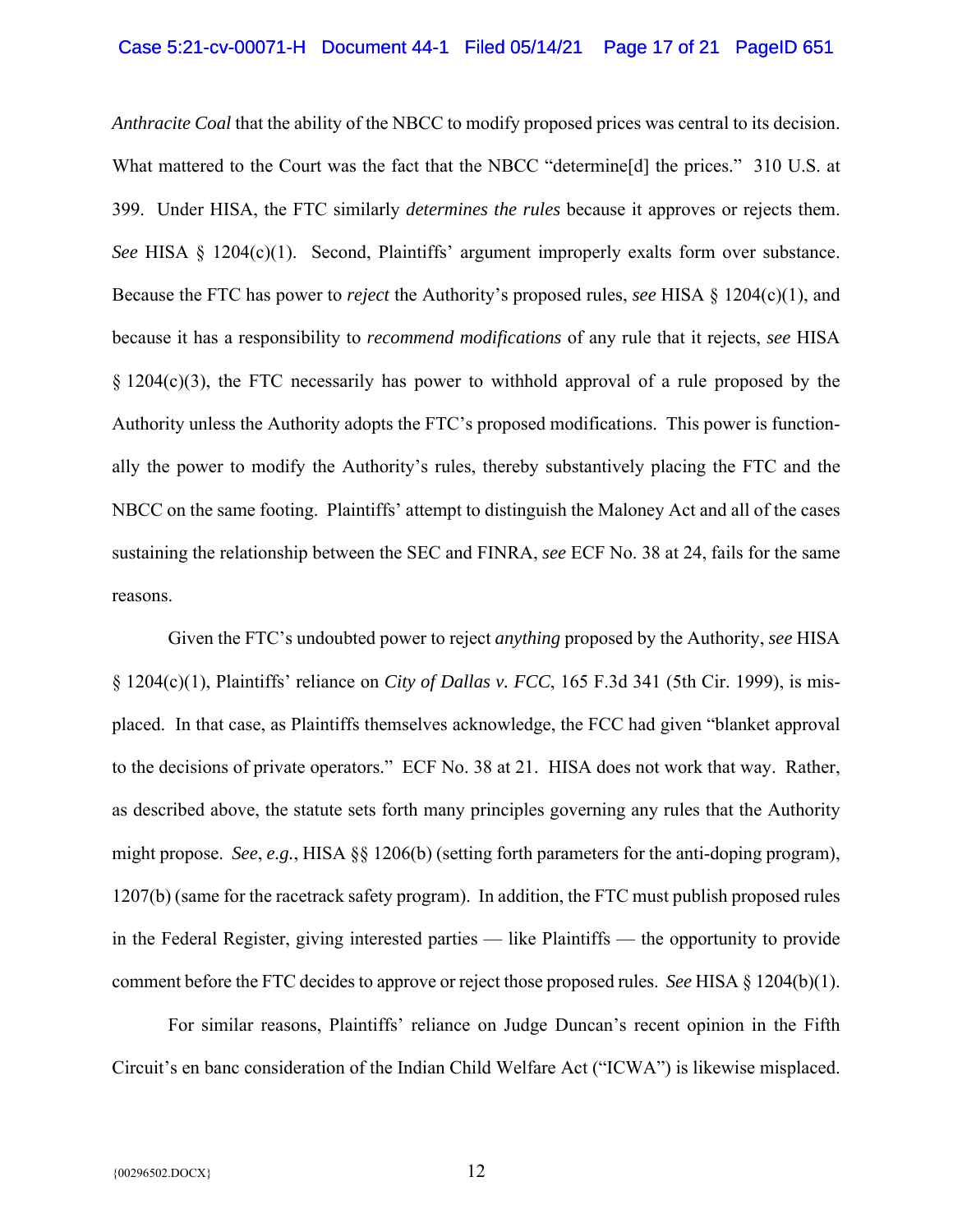*See* ECF No. 38 at 17–18 (discussing *Brackeen v. Haaland*, 994 F.3d 249 (5th Cir. 2021) (opinion of Duncan, J.)). As Plaintiffs themselves note, Judge Duncan objected to a private entity "be[ing] given the *sole authority* to draft regulations." ECF No. 38 at 18–19 (emphasis added). As Judge Duncan explained, ICWA authorizes a tribe to "'amend<sup>[]</sup> the standards' Congress enacted" for child placement, with immediate consequences for parties outside the federal government. 994 F.3d at 336 (quoting *INS v. Chadha*, 462 U.S. 919, 954 (1983)). Under HISA, by sharp contrast, *nothing* happens unless and until the FTC, after notice and comment, approves a rule proposed by the Authority. *See* HISA § 1204(b).

 Plaintiffs' reliance on Judge Ho's recent dissent from denial of rehearing en banc in *Texas v. Rettig*, 987 F.3d 518 (5th Cir. 2021), is similarly misplaced. *See* ECF No. 38 at 22–23. The Fifth Circuit has specifically recognized that a "private delegation" does not occur when a federal entity reasonably relies on the "input" of a private entity. *Rettig*, 987 F.3d at 531. Here, of course, it was not the FTC that enlisted the input of the Authority, but Congress, and it did so explicitly. This distinction was critical to Judge Ho's dissent. *See Texas v. Rettig*, 993 F.3d 408, 415 (5th Cir. 2021). Moreover, the agency in *Rettig* had painted itself into a corner by giving a private entity power to adopt standards that the agency could not later review. The agency's only option, as Judge Ho emphasized, was to withdraw the entire delegation. *See id.* at 413 ("If HHS disagrees with the Board's standards regarding capitation rates, its only recourse is to amend or repeal the rule delegating power to the Board in the first place. HHS has thus semi-permanently subjugated its regulatory power to that of the Board."). HISA involves no such subjugation. To the contrary, the statute requires all rules to be approved by the FTC, and it more than adequately cabins the FTC's (and the Authority's) discretion.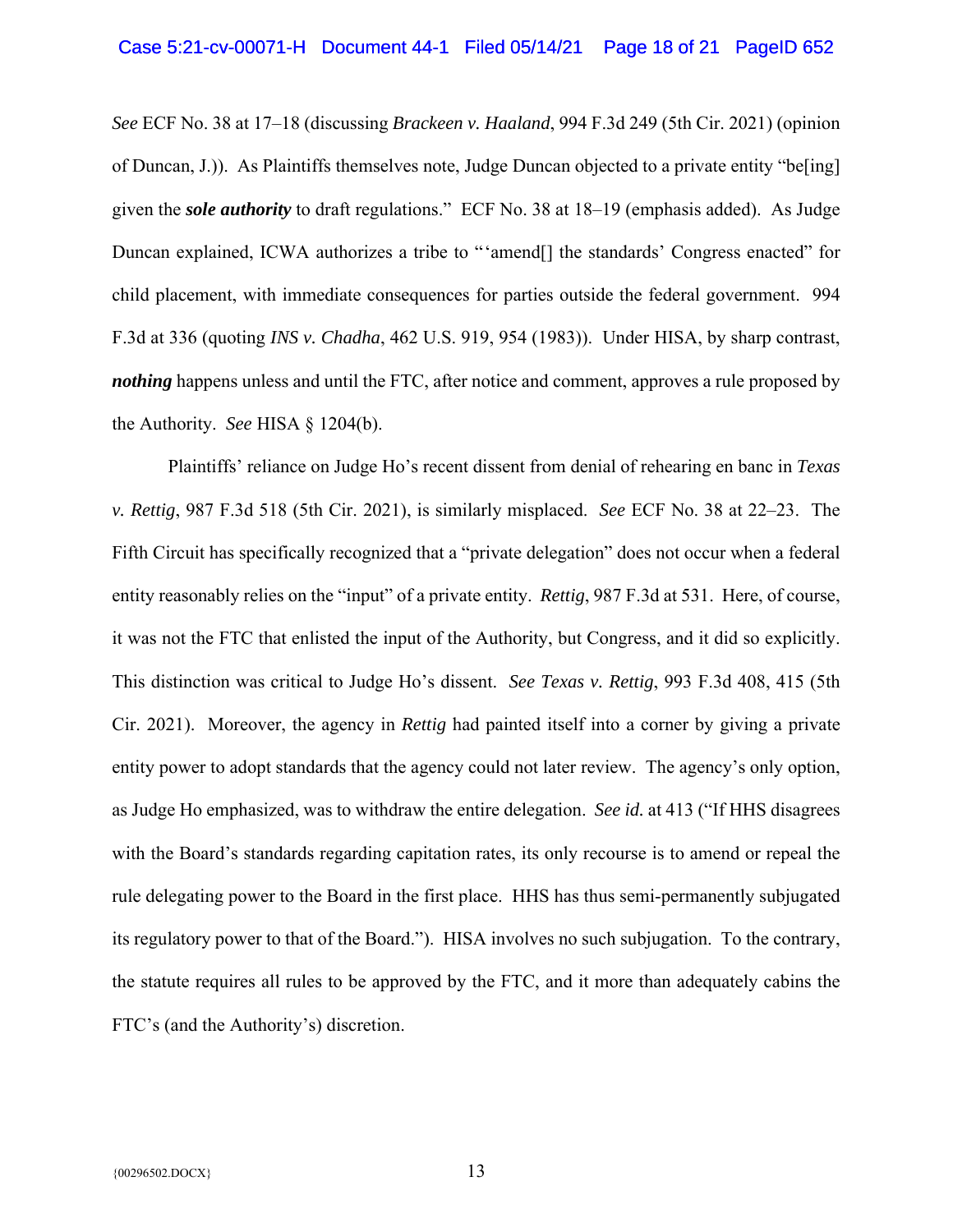## Case 5:21-cv-00071-H Document 44-1 Filed 05/14/21 Page 19 of 21 PageID 653

 Plaintiffs assert that HISA allows private persons to regulate their competitors, but that assertion is wrong. Under HISA, a majority of the Authority's board must be independent of the horseracing industry. *See* HISA § 1203(b)(1). And members of the board who are part of that industry must be free of conflicts of interest. *See* HISA § 1203(e). In addition, the Authority's discretion is subject to numerous constraints, thus satisfying the Fifth Circuit's test in *Boerschig*. In that case, the court explained that a delegation to a private entity must be struck down only if it suffers from the "twin ills" of "unfettered discretion that violates due process" and the absence of judicial review. 872 F.3d at 708.

 HISA clears these hurdles with ease. On the substantive side, it specifies the "baseline" rules for the anti-doping program, *see* HISA § 1206(g), and it provides seven principles to guide the development of that program, *see* HISA § 1206(b). As for the safety program, HISA requires the Authority to consider existing standards, *see* HISA § 1207(a), and to include twelve specific "elements" in the program that it ultimately proposes, HISA § 1207(b). On the procedural side, all rules must be approved by the FTC after notice and comment, *see* HISA § 1204(b), and all adjudications are subject to de novo review by both an ALJ and the FTC, *see* HISA §§ 1209(b) (ALJ), 1209(c) (FTC). In light of these provisions, Plaintiffs' claim that a "minority" of the industry will be able to dictate to the majority*, see* ECF No. 38 at 7 (¶ 23), is difficult to credit.

#### **CONCLUSION**

For the foregoing reasons, this Court should grant Defendants' motions to dismiss.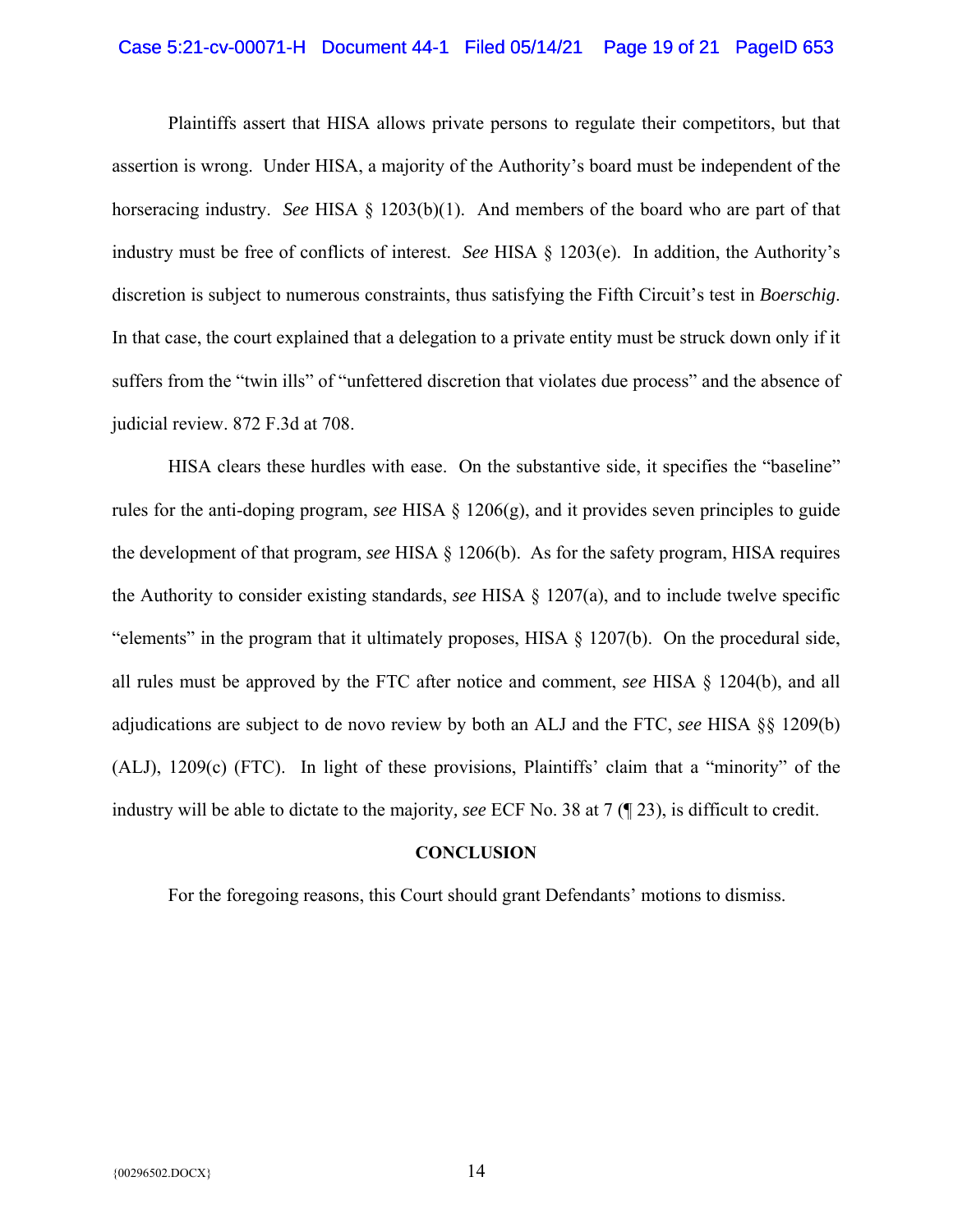Dated: May 14, 2021

Paul E. Salamanca\* Kentucky Bar No. 90575 psalaman@uky.edu 279 Cassidy Avenue Lexington, Kentucky 40502 Telephone: (859) 338-7287

\* Application for admission *pro hac vice* pending

Respectfully submitted,

s/ *Eric Grant*

Eric Grant Texas Bar No. 24076167 grant@hicks-thomas.com Hicks Thomas LLP 700 Louisiana Street, Suite 2300 Houston, Texas 77002 Telephone: (713) 547-9100 Facsimile:  (713) 547-9150

Counsel for Senator Mitch McConnell and Representatives Paul Tonko and Andy Barr